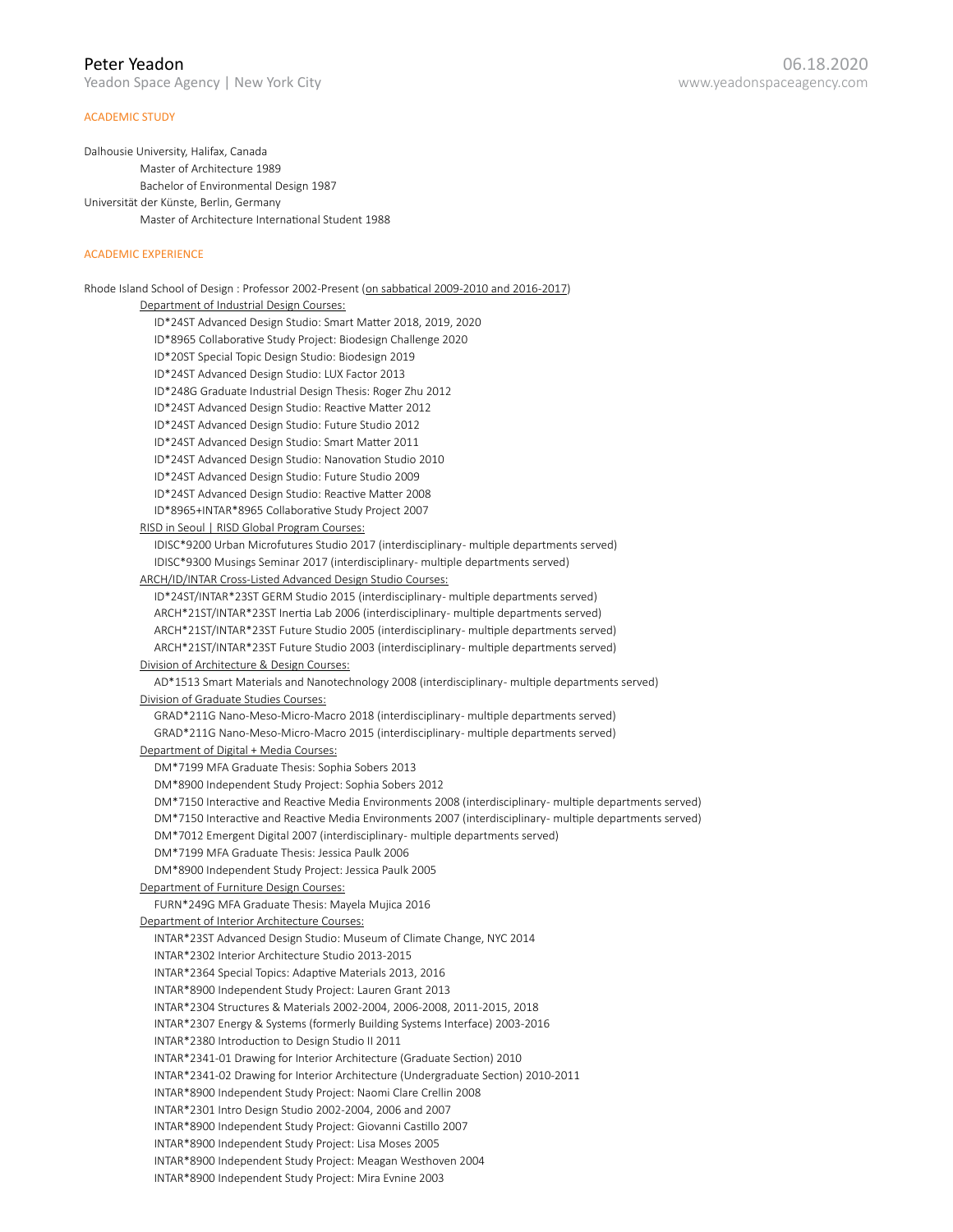## RISD College Service:

RISD Head of the Department of Industrial Design 2018-2020 RISD in Seoul | RISD Global Program, Faculty Lead 2017 RISD HEALTH+ Faculty Research Cluster, coordinator, appointed 2015-2016, 2018 RISD Academic Affairs Committee of the Board, member, appointed 2013-2016 RISD Committee for Faculty Appointments, elected alternate 2012-2015 RISD Research Advisory Council, elected member 2013-2016 RISD Nike Partnered Research, faculty advisor, appointed 2015 RISD Accreditation Self-Study Group 4, appointed 2014-2015 RISD Professional Development Fund Committee, appointed 2014-2015 RISD Ad-hoc Faculty Sustainability Group 2013-2015 RISD Faculty Search Committee (Industrial Design), appointed 2013-14 RISD Nature-Culture-Sustainability, faculty advisor 2012-2016 RISD/Brown/Erfurt Solar Decathlon Project, faculty advisor 2012-2014 INTAR Department Digital Archive, faculty supervisor 2004-2014 RISD President's Speaker Series (Shared Voices), faculty advisor 2012, 2013 RISD Instruction Committee, Architecture & Design elected member 2003-2013 RISD Curriculum Committee, Architecture & Design elected member 2003-2013; Committee Chair 2007-2012 RISD Faculty Search Committee (Digital + Media), appointed 2012-13 Lifespan + RISD: Medical Design Innovation Group Workshop, invited participant 2012 RISD Research Colloquium 2012 RISE (RISD Initiative on Sustainability, Social Justice & The Environment) Group 2012 RISD Graduate Studies Committee, appointed member 2003-2004 INTAR Graduate Coordinator, appointed 2003-2004 RISD Urban Design Institute Faculty Advisory Committee, faculty advisor, appointed 2003-2004 RISD|Archis Editorial Committee, Architecture & Design Committee Member, appointed 2003-2004 Brown University|RISD Industrial Design Group, Committee Member, appointed 2003-2004 RISD Commencement Committee, Committee Member, elected appointment 2002-2003

### Cornell University : Endowed Visiting Critic 2002

### Courses:

B.Arch. 502 Design Studio X : Thesis 2002 B.Arch. 501 Design Studio IX : Thesis Prep 2002

#### University of Toronto : Assistant Professor 2000-2001

Courses:

Master of Architecture Design Studio 2001 Master of Architecture Visual Communication Studio 2001 Bachelor of Architecture Thesis Studio 2001 BA (Arch) Design Studio 2001 BA (Arch) Representation Studio 2001 Master of Architecture Design Studio 2000

## AWARDS

- NYSCA Independent Projects Award 2018 London International Creative Award 2018 RISD John R. Frazier Award for Excellence in Teaching 2018 MacDowell Fellowship 2017 LAGI Glasgow International Land Art Competition Winner 2016 RISD Professional Development Fund Award 2016 RISD Bridge Grant 2015 RISD Professional Development Fund Award 2014 Tri-State Open Science Challenge / DTRA Prize 2013 RISD Professional Development Fund Award 2012 NYSCA Independent Projects Award 2011 World Technology Award Top Five Finalist 2010 PolyPower International Competition Finalist 2010 RISD Professional Development Fund Award 2009 PICNIC Green Challenge Award Finalist 2008 AIA Boston Society of Architects Research Grant 2008
- RISD Professional Development Fund Award 2007 Core77 Light Objects International Energy Competition Citation 2006 DX Archetype Competition Second Place Peoples Choice Award 2006 AIA New England Design Awards 2005 RISD Professional Development Fund Award 2005 Designboom International Tile Competition Honourable Mention 2004 ArtCITY International Peep Show Competition First Prize 2003 AIA Boston Society of Architects Award 2003 I.D. Annual Design Awards Honourable Mention 2003 RISD Professional Development Fund Award 2003 Canada Council Travel Grant 2001 Canada Council Travel Grant 2000 Canadian Prix de Rome | Rome Prize 1999-2000 Ontario Association of Architects Awards Honourable Mention 1999 Canadian Architect Magazine Award of Excellence 1995
- AIA Boston Society of Architects Award 1995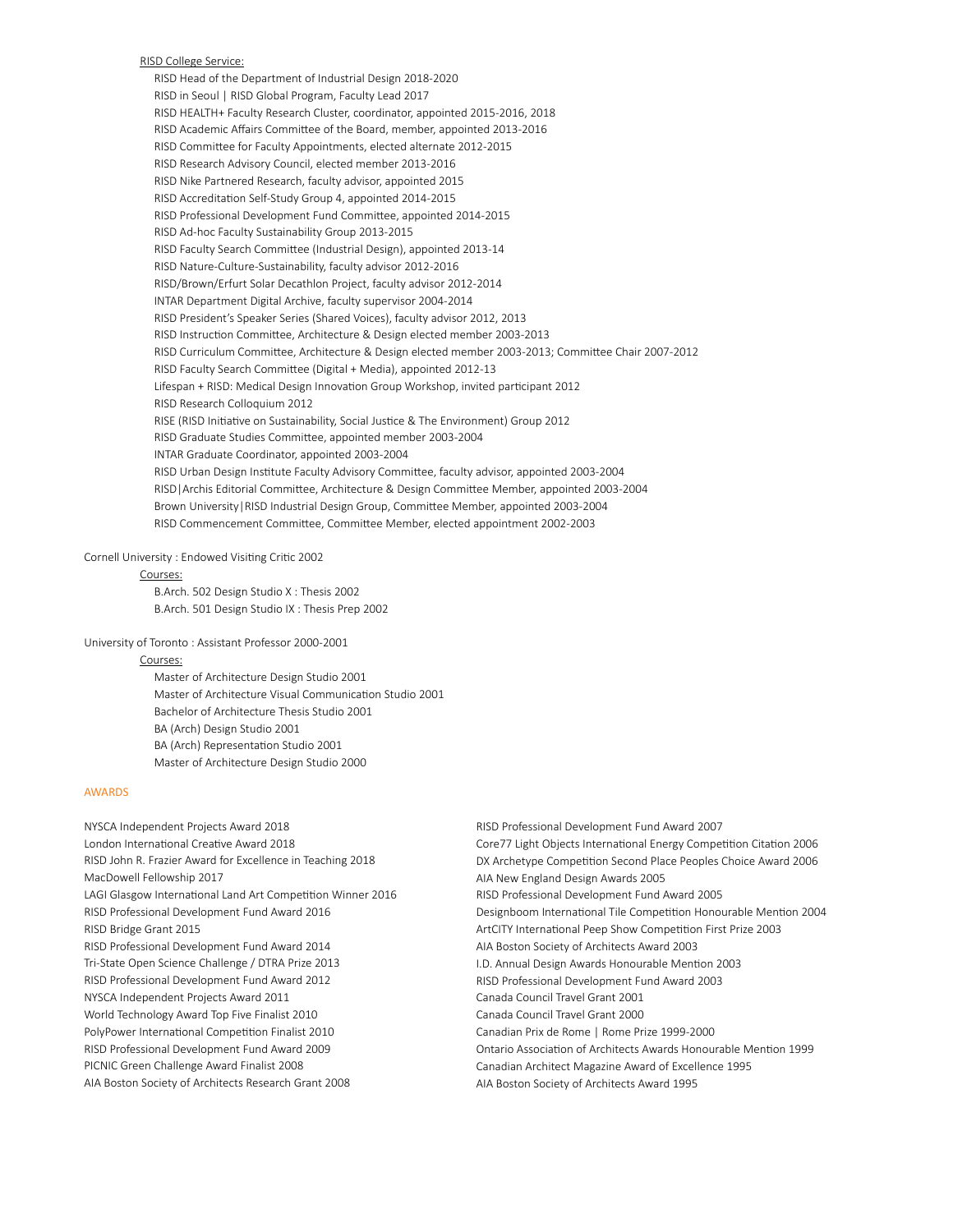# SPEAKING ENGAGEMENTS

The Japan Society in NYC, USA Ewha Womans University, Seoul, KOREA China Academy of Art, Hangzhou, CHINA The MacDowell Art Colony, New Hampshire, USA Royal College of Art, UK (multiple times) Cornell University, USA (multiple times) School of the Art Institute of Chicago, USA (multiple times) American Institute of Architects, New York, USA University of Minnesota, USA Wentworth Institute of Technology, USA SUNY Fashion Institute of Technology, USA Harvard University GSD, USA (multiple times) NYU GLOBAL Design Conference, USA Materials Education and Research in Art & Design Symposium, USA 2011 A Better World by Design Conference, USA Parsons The New School for Design, USA (multiple times) American Institute of Architects Colorado Conference, USA American Institute of Architects Montana Conference, USA Nano-Sensing Symposium, SUNY University at Buffalo, USA PICNIC Green Conference, The NETHERLANDS Nanotechnology Symposium, SUNY University at Buffalo, USA RISD + Brown University Fusion Forum, USA Arizona State University, USA Rensselaer Polytechnic Institute, USA Southern Polytechnic State University, USA (multiple times) Rapid Fire Symposium, Brown University, USA Brown Institute for Molecular and Nanoscale Innovation, USA Royal Academy of Fine Art, DENMARK NanoByg|NanoBuild, Risoe National Laboratory, DENMARK University of Michigan, USA Collegium Budapest Centre for Advanced Study, HUNGARY The Bartlett (University College London), UK Solar One NYC Future Metropolis Symposium, New York City, USA Rhode Island School of Design, Glass, USA Rhode Island School of Design, Graduate Studies, USA Rhode Island School of Design, Digital + Media, USA Rhode Island School of Design, Industrial Design, USA Rhode Island School of Design, Textiles, USA Rhode Island School of Design, Architecture, USA RISD/Bryant University: Success by Design Conference, USA SUNY University at Buffalo, USA (multiple times) Syracuse University, USA (multiple times) University of Virginia, USA (multiple times) McGill University, CANADA UIA 2005 Istanbul World Congress on Architecture, TURKEY Pratt Institute Roma, ITALY Pratt Institute, USA University of Manitoba, CANADA Dalhousie University, CANADA (multiple times) Temple University, USA University of Waterloo, CANADA (multiple times) University of Nevada Las Vegas, USA (multiple times) University of Toronto, CANADA (multiple times) Rutgers University, USA ArtCITY Calgary Arts Festival, CANADA Archis magazine Shrink New York City event, USA Society for the Study of Architecture in Canada, CANADA

# OTHER ENGAGEMENTS

The Climate Museum, New York City

Advisory Council 2015-Present Biodesign Challenge, New York City Board of Advisors 2015-Present SUNY Fashion Institute of Technology, New York City ID Board of Advisors 2012-Present International Genetically Engineered Machines (iGEM) Competition Judge 2014 Brown University Humanitarian Assistance Advisory Board 2012-2014 Material ConneXion NYC Material Review Jury 2013 ONE Prize 2013: STORMPROOF Jury Association for Computer-Aided Design in Architecture (ACADIA) 2013 International Conference Peer Review Jury 2012 NYC Land Art Generator International Competition Jury Member 2012 Rockefeller Foundation Innovation Forum No-Kill Meat Focus Group Council on International Educational Exchange Summer Summit for Educators ASU Center for Nanotechnology in Society Anticipatory Governance Conference Material ConneXion NYC Material Design Roundtable United Nations Working Group on Sustainable Cities and Peace AIA/ASLA/Engineers Without Borders Rebuild Haiti New York City Working Group Guest Critic at the following Colleges: Ewha Womans University, Seoul, ROK

China Academy of Art, CHINA (multiple times) New Jersey Institute of Technology, USA (multiple times) SUNY Fashion Institute of Technology, USA Cornell University, USA (multiple times) Columbia University GSAPP, USA (multiple times) Massachusetts Institute of Technology, USA (multiple times) Syracuse University, USA (multiple times) Harvard University GSD, USA (multiple times) University of Virginia, USA (multiple times) Dalhousie University, CANADA (multiple times) Parsons The New School for Design, USA (multiple times) RISD EHP, Roma, ITALY (multiple times) Pratt Institute, USA (multiple times) Pratt Institute, Roma, ITALY (multiple times) University of Waterloo, CANADA (multiple times) University of Waterloo Roma, ITALY (multiple times) University of Toronto, CANADA (multiple times) University of Michigan, USA (multiple times) SUNY University at Buffalo, USA (multiple times) Ryerson University, CANADA (multiple times) McGill University, CANADA (multiple times) University of California – Berkeley, USA The Bartlett (University College London), UK University of Manitoba, CANADA Technische Universität TU-Berlin, GERMANY Temple University, USA Iowa State University Roma, ITALY Carleton University Roma, ITALY University of Michigan Firenze, ITALY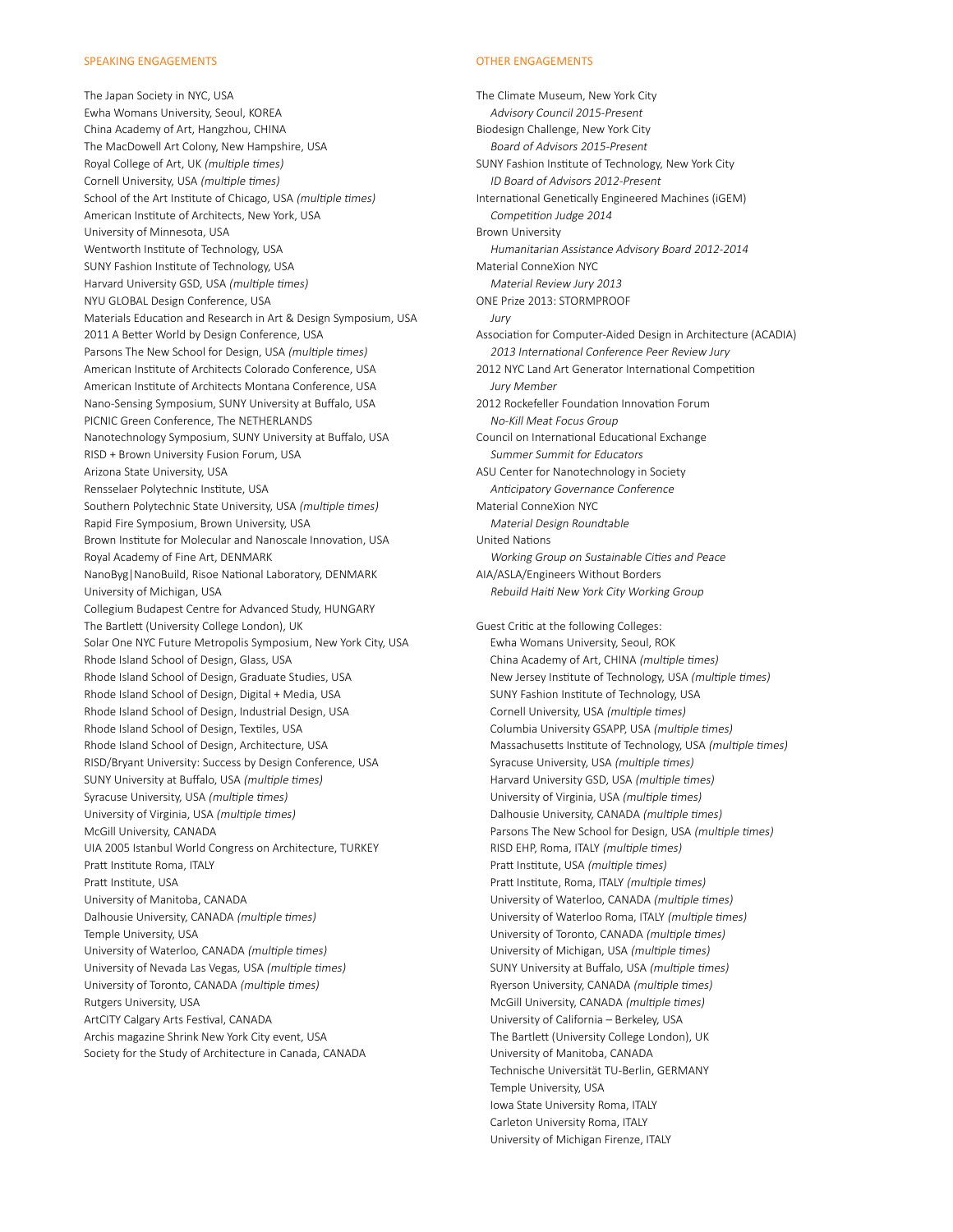# 2000-2020 Sandra Preto. "Dynamic Façades: Optimization of Natural Light at Workplaces" in Advances in Human Factors in Architecture, Sustainable Urban Planning and Infrastructure. Switzerland: Springer International Publishing, 2020 "Designing to Survive + Thrive" in RISD XYZ, p.41 USA: Rhode Island School of Design, Fall 2019 / Winter 2020 Caroline Baum, Pamela Horn, et al. "Universities Collaborate with Nature" New York: Cooper Hewitt Design Journal, Summer 2019 Glaucia Wesselovicz and Janaina Cazini. Arquitetura e Urbanismo: Planejando e Edificando Espaços. Ponta Grossa, Brazil: Atena Editora, 2019 Mazen Ibrahim Said. "Designing Kinetic Facades with Biomimetic Technology" Yerevan: Proceedings of Scientific Works of Builders Union of Armenia, V.4, 2018 Di Salvo, Santina. "Kinetic Solutions for Responsive and Communicative Building Skin" in Advanced Materials Research. 1149. 86-97. Trans Tech Publications, 2018 Sean McGowan, et al. "We are Nature" in Ecolibrium. Vol 17.6: 38-44. Sydney: Australian Institute of Refrigeration, Air Conditioning, and Heating, 07/2018 Marinella Ferrara and Giulio Ceppi. Ideas and the Matter: What will we be made of and what will the world be made of Milan: Politecnico di Milano, 2018 Di Salvo, Santina. "Advances in Research for Biomimetic Materials." in Advanced Materials Research, vol. 1149, pp. 28-40. Trans Tech Publications, 2018 Bengisu, Murat, and Marinella Ferrara. Materials that Move: Smart Materials, Intelligent Design. Switzerland: Springer, 2018 Ayça Tokuç, Fatma Feyzal Özkaban and Özge Andiç Çakır. "Biomimetic Facade Applications for a More Sustainable Future" in Interdisciplinary Expansions in Engineering and Design with the Power of Biomimicry. London, UK: IntechOpen Limited, 2018 Lanza Volpe, Annalisa. "Building Optimization: The Adaptive Façade." In Advanced Materials Research, vol. 1149, pp. 64-75. Trans Tech Publications, 2018 Hraska, J. "Adaptive solar shading of buildings." International Review of Applied Sciences and Engineering 9, no. 2: 107-113. 2018 Gülsen Töre Yargun, Roxana Morosanu Firth, Nathan Crilly. "User requirements for analogical design support tools: Learning from practitioners of bio-inspired design" in Design Studies 58 Amsterdam: Elsevier Ltd., 2018 Da Zhi. "Overview of household robots" in NETRS Russia: NETRS, 2017 Agnes Nyilas, Yoshihito Kurazumi. "On the Aesthetics of Seasonally Adaptive Buildings – A Morphological Approach towards Climate Responsive Architecture" Rosemead, CA: Architecture Research 2017; 7(4): 146-158, Scientific & Academic Publishing Co., 2017 Giedrė Linden. "Šiuolaikinių pastatų fasadai: nuo atspindinčių grožį iki valančių orą (Modern Building Facades)" Vilnius, Lithuania: STRUCTUM Magazine, 10/31/17 Dr. Bogusawa Konarzewska. "Smart Materials in Architecture: Useful Tools with Practical Applications or Fascinating Inventions for Experimental Design?" in IOP Conference Series: Materials Science and Engineering, Volume 245. Bristol, UK: Institute of Physics (IOP) Publishing Ltd., 2017 Namdarpour, Farnoosh and Saha Golphshan. "Intelligent approach in environmentally-friendly animated views" in the Second International Conference on New Research Findings in Civil Engineering, Architecture and Urban Management Tehran: International Federation of Inventors of the World (IFIA), Universidad de Composer Applied Science, 2017 Mitchell Joachim, Michael Silver, eds. XXL- XS: New Directions in Ecological Design New York: ACTAR, 2017 Blaine Brownell. Transmaterial NEXT New York: Princeton Architectural Press, 2017 Timothy E. Schuler. "The Art of Infrastructure" New York: Landscape Architecture Magazine, March 2017 Robert Ferry, Chris Fremantle, and Elizabeth Monoian. "The great energy transition will make our cities more beautiful and more just" London: The Environment, February 2017 Konstantoglou, Maria, and Aris Tsangrassoulis. "Dynamic operation of daylighting and shading systems: A literature review." Renewable and Sustainable Energy Reviews 60: 268-283. 2016 Fink, Helen Santiago, and Ingrid Kaltenegger. "Integration of Mother Nature into Smart Buildings." In Integration of Nature and Technology for Smart Cities, pp. 225-261. New York: Springer, Cham, 2016 Yeadon, Peter. "135 Years of Nanomaterials" New Haven: Paprika #10, Yale University School of Architecture, 2016 Alexander Eberl, ed. Energy Design Vol. IV/I- Adaptive Facade Systems

 Graz: Institute of Buildings and Energy (IGE), Graz University of Technology, 2016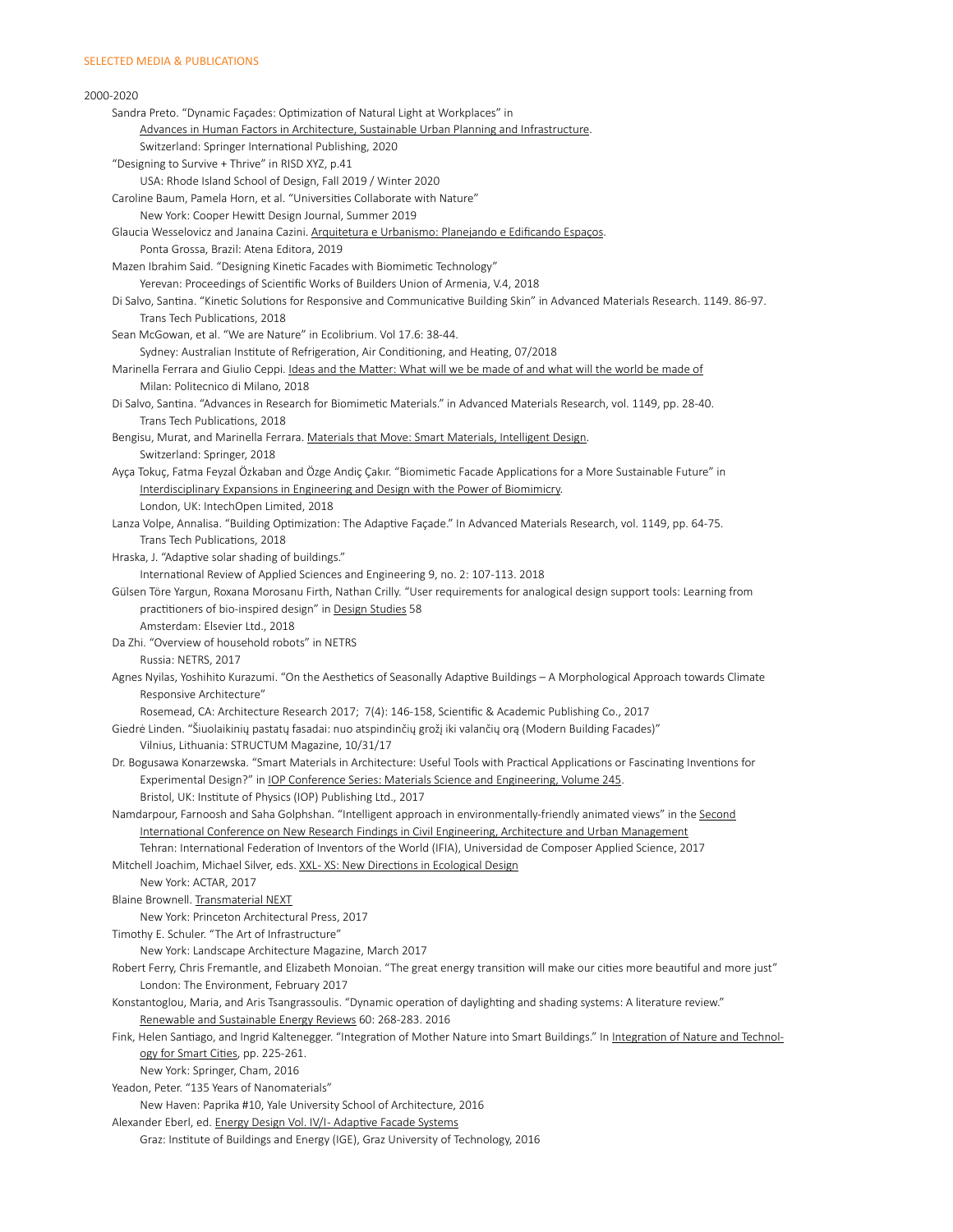Felix Hoepner, Radostina Radulova, eds. "Better Living Through Intuitive Soft Surveillance- Interview with architect Peter Yeadon" Mannheim, Germany: Moinopolis No. 3, 2016 Dalia Awad. "Glasgow and the art of clean energy" Amsterdam & Cairo: PROGRSS, 11/09/2016 Hülya Ertaş. "Public Art to Generate Green Power" Istanbul: XXI Magazine, 08/12/2016 Justine Testado. "The techno-boreal Wind Forest wins the LAGI Glasgow competition" New York: Bustler, 07/28/2016 Светлана Дувинг (Svetlana Duving). "ЧИСТАЯ ЭНЕРГИЯ В РАДУГЕ И ОДУВАНЧИКАХ (Clean energy in the rainbow and dandelions)" Moscow: Зеленый КАТАЛОГ, 06/17/2016 Cat DiStasio. "LAGI Glasgow showcases new energy art designs along Scotland's canal banks" New York: Inhabitat, 06/09/2016 John Hughes. "Wind Forest plan wins out in Port Dundas energy competition" Glasgow: Urban Realm, 05/31/2016 Julie Gilbert. "Plans to create electricity for Glasgow using rainbows and a massive dandelion, in Land Art Generator Initiative" Glasgow: Glasgow Live, 05/30/2016 Alison Campsie. "Glasgow to harness power of art for renewable energy" Edinburgh: The Scotsman, 05/30/2016 Allie Shiell. "BLOOM: The smart textile that responds to sound" Naarden, The Netherlands: Materia, 03/27/2016 Kate Walker. "Shape-shifting textile cloud can change sound quality in a room" Cape Town, South Africa: Design Indaba, 03/04/2016 Giacomo Chiesa, Roberto Pagani, Jean-Marc Tulliani. Biomimetica e architettura. Come la natura domina la tecnologia Italy: Franco Angeli, 2016 Kristine Wong. "Public art projects that double as renewable energy sources" London: The Guardian, 11/06/2015 Blaine Brownell and Marc Swackhamer. Hypernatural New York: Princeton Architectural Press, 2015 Fabio Andreolli. Yeni Nesil Fotovoltaikler Ankara: Tmmob Elektrik Mühendisleri Odasi, 2015 Papamanolis, N. "An Overview of the Architectural Methods Used to Manage the Variable Environmental Influences on Buildings in the Mediterranean Region." J Archit Eng Tech 3, no. 130. 2014 Pagel, Kenny. "Smart Materials for Automotive and Aircraft Design." Germany: Fraunhofer IWU, 2014 Diane Ackerman. The Human Age: The World Shaped By Us New York: W. W. Norton & Company, 2014 Fabio Andreolli. New Generation Photovoltaics Milano: Dario Flaccovio Editore, 2014 Jane Calvert, Alistair Elfick, Drew Endy, Alexandra Daisy Ginsberg, Pablo Schyfter. Synthetic Aesthetics Cambridge: MIT Press, 2014 Andrea Simitch, Val Warke. The Language of Architecture: 26 Principles Every Architect Should Know New York: Rockport Publishers, 2014 Blaine Brownell. "What Students Can Dream Up with Smart Materials" New York: Architect Magazine, May 2014 Philip Allin. "Homeostatic Facade System" Naarden, The Netherlands: Materia, 01/08/2014 Roe, Stephen. "Information Storm" in Open Systems, pp 915-924, edited by R. Stouffs, P. Janssen, S. Roudavski, and B. Tunçer. Hong Kong & Singapore: CAADRIA and CASA @ Department of Architecture-NUS, 2013 S. Schäfer et al., "Construction of Smart Building Skins with Flow and Bend Split Products" New York: Advanced Materials Research, Vol. 660, pp. 222-229, 2013 Hamed Niroumand et al. "The Role of Nanotechnology in Architecture and the Built Environment" Procedia- Social and Behavioral Sciences 89 ( 2013 ) 10 – 15 Philip Allin. "Smart Materials for Architecture" Naarden, The Netherlands: Materia, 12/05/2013 Scott Lachut. The Future of Cities New York City: PSFK Labs, 2013 Brian Libby. "Active and Alive" New York: Architect Magazine, October 2013 Nallely Campos. "El mejor accesorio de viaje" Mexico: El Financiero Viajes, Año 1, Número 19, 2013 Núria Marti. "La eficiencia energética del hueco" Caracas, Venezuela: Entre Rayas, No. 99, 2013 Martina Decker. "Emergent Futures: Nanotechology and Emergent Materials in Architecture" in Tectonics of Teaching USA: Building Technology Educators Society, 2013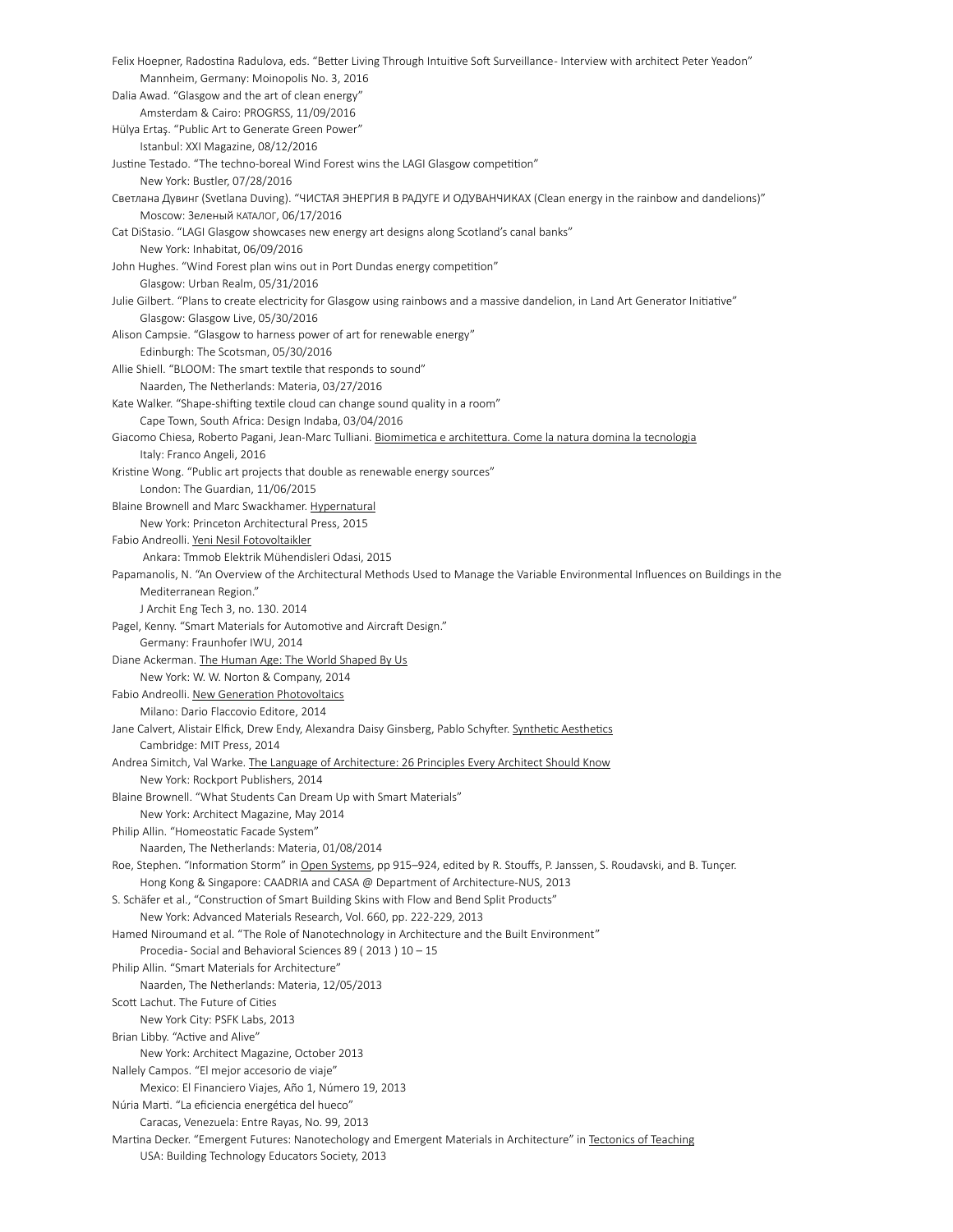Fabio Andreolli. Fotovoltaico di nuova generazione: Guida alla progettazione e alla realizzazione Palermo, Italy: Dario Flaccovio Editore S.r.l, 2013 Rashida Ng, Sneha Patel, et al. Performative Materials in Architecture and Design UK: Intellect Books & University of Chicago Press, 2013 Victoria Turk. "Big Question" London: WIRED UK, June-July 2013 Axel Ritter. "Powered by Nature: Zero und plus energy buildings through the use of smart materials" Bilbao, Spain: European Conference on Energy Efficiency and Sustainability in Architecture and Planning (EESAP), 2013 Valerio Gualerzi. "De rerum natura" Italy: La Repubblica, 05/12/2013 M. Stavric, P. Sidanin, B. Tepavcevic, eds. Architectural Scale Models in the Digital Age: Design, Representation and Manufacturing New York & Vienna: Springer, 2013 Kathyrn Kohm, ed. "Homeostatic Building Façade" Seattle: Conservation Magazine, Vol.14, No. 1, Spring 2013 Simone Arcagni, Miriam De Rosa, Katia Gasparini, eds. Screencity - International Academic Journal on Media and Informational City Verona: Edizione Knemesi, 2013 Richard Dahl. "Cooling Concepts: Alternatives to Air Conditioning for a Warm World" US Federal Government (NIH): Environmental Health Perspectives, Vol. 121, No. 1, 2013 Krietemeyer, Bess, and Joseph Godlewski. "The Interior Experience of Daylighting Technologies: Histories and Potential Futures." New York: Interiors 3, no. 1-2: 59-84. 2012 Carolina Stevenson. Kinetic Architecture: Designing with Movement Boston, Basel, Berlin: Birkhäuser, 2012 Art & Science: The 3rd International Exhibition Beijing, China: China Science & Technology Museum, 2012 [Citation] MF Leone. "Nanotechnology for Architecture. Innovation and Eco-Efficiency of Nanostructured Cement-Based Materials." Hyderabad, India: Journal of Architectural Engineering Technology, Vol. 1, Issue 1, 2012. doi:10.4172/2168-9717.1000102 Alfredo Saavedra. "Piel Intelegente" Santiago, Chile: BiT- La Revista Técnica de la Construcción, No. 87, Nov-Dec 2012 Tom Hermansen. "Vedvarende Energi, Der Er Smuk" Copenhagen: Arkitektens Forlag, October 2012 Alessandro Premier. "Dynamic Facades and Smart Technologies for Building Envelope Requalification".in Screencity Verona: Edizione Knemesi, 2012 Alessandro Premier. Superfici Dinamiche Milano: Edilizia Strumenti, 2012 Robert Ferry and Elizabeth Monoian. The Time Is Now: Public Art of the Sustainable City Hong Kong: Page One Publishing, 2012 Paula Baldo. "Frentes que se mueven con el sol" Buenos Aires: Clarín ARQ Construcción, 04/13/12 Lindsey Doermann. "Powered by Art" Seattle: Conservation Magazine, 03/12 Elizabeth Monoian. "Renewable Energy Can Be Beautiful—Expanding Public Awareness Through Art " New York: National Geographic- Explorers, 01/12 Robert Ferry and Elizabeth Monoian. "Powered by Art" Pittsburgh: POP City, 01/11/12 Rashida Ng and Sneha Patel. "Engineering Phase Change Material" in Convergence + Confluence Toronto: Building Technology Educators Society, 2011 "Anpassungsfähige Fassadenverschattung" Berlin: BauNetz Germany, 12/11 Jennifer Hattam. "Powered by Public Art: 10 Stunning "Aesthetic Power Plants" for Abu Dhabi and Dubai" New York: Treehugger, 11/30/11 William Myers. "Bacteria at Work" New York: Metropolis Magazine, 11/11 Avinash Rajagopal. "Collaborations Welcome" New York: Metropolis Magazine, 11/11 Wijnand Beemster. "Zelfdenkende zonwering" Amsterdam: Stedebouw & Architectuur magazine, 11/11 Marion Hart. "A Beautiful Renewable Energy Generator" New York: American Society of Mechanical Engineers News, 08/2011 "Land Art Generator Initiative" Abu Dhabi, UAE: Abu Dhabi Week TV Broadcast, 06/11 Gail Peter Borden, Michael Meredith, et al. Material Matters: Material processes in architectural production New York: Routledge, 2011 Peter Dykes. "Case Study: Decker Yeadon" Amsterdam: Mark Magazine, 06/11 Issue 32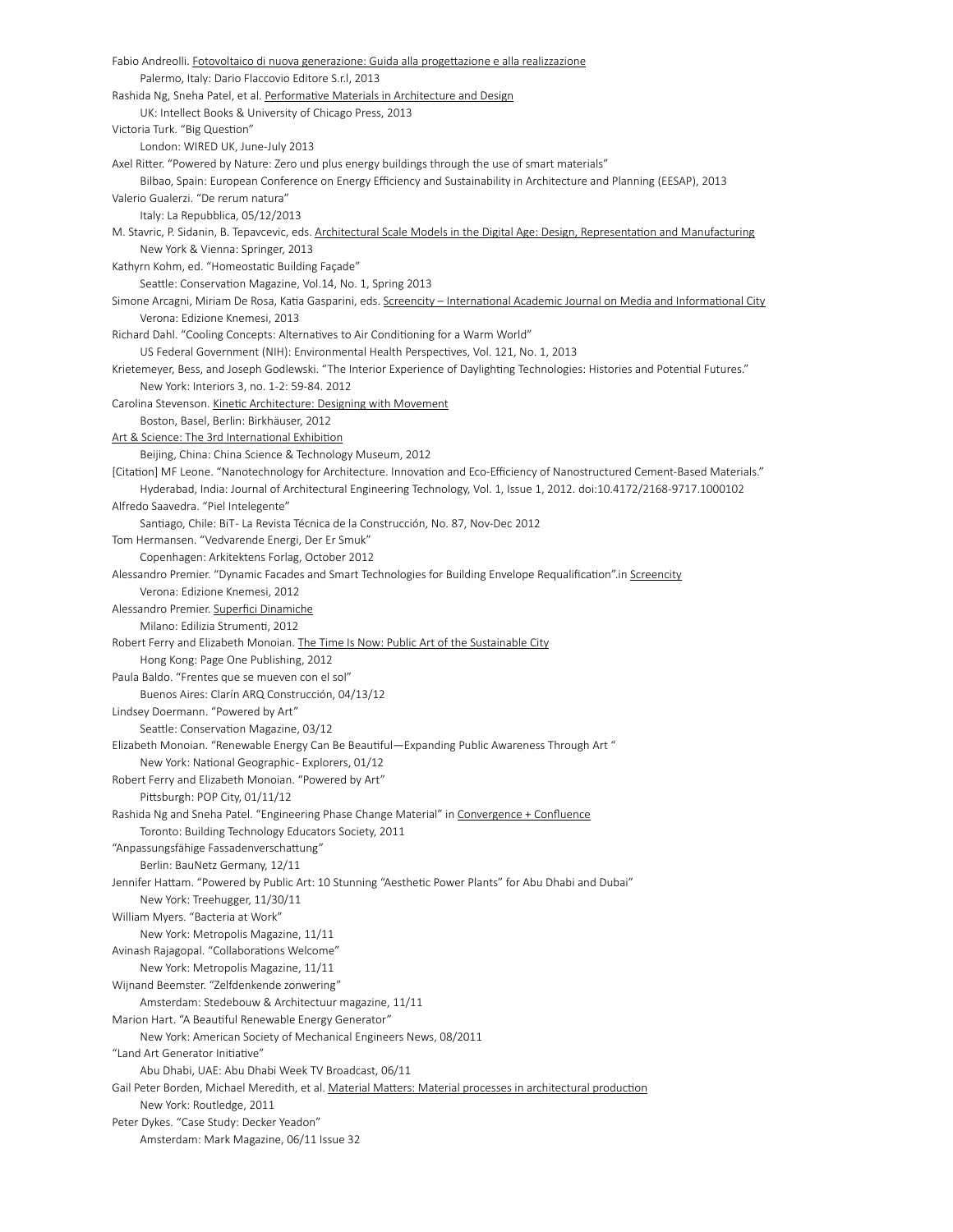Olivier Namias. "Un matériau intelligent au service du contrôle solaire!" Paris: D'architectures magazine, 05/11 Carla Leitao. "Cloud Architecture" New York: Huffington Post, 04/28/11 Miju Kwon. "Homeostatic Facade System" Korea: SPACE Magazine No. 520, 03/2011 Tatiana Amvrosimova. "Стул-невидимка (OOoo Chair)" Moscow: Русский Репортер Magazine 31 января 2011, №04 (182) Robert Ferry and Elizabeth Monoian. "The Land Art Generator Initiative" Perth, Australia: Artsource, 03/2011 "Around the World- Morning Edition" Global News Broadcast: ARIRANG Television (Korea), 03/14/11 "Innovative Indoor Heat Regulator Sees The Light" Global News Broadcast: New Tang Dynasty Television, 03/14/11 Daniela Castro. "Fachadas Homeostáticas, Decker Yeadon Architects" San José: Arquitectos Costa Rica, 02/10/11 Asami Novak. "New Power Generation" San Francisco: Dwell, 02/2011 "Nano: Zur Kukunft der Energie" Germany: 3SAT News Television, 01/17/11 Thomas Schroepfer, Peter Yeadon, et al. Material Design: Informing Architecture by Materiality Berlin-Basel-Boston: Birkhäuser, 2010 Audrey Myrand-Langlois. "Five Solar Energy Initiatives" Montréal: Intérieurs, Issue 51, Oct/Nov 2010 Thomas Schroepfer, Peter Yeadon, et al. Material Design: Materialität in der Architektur Berlin-Basel-Boston: Birkhäuser, 2010 Chan, Eric. 1000 Product Designs: Form, Function, and Technologies from Around the World New York: Rockport Publishers, 2010 Jordan Sayle. "Light Sanctuary Clean Energy Oasis" New York: Planet Magazine, 10/07/2010 Fraser Shand. "Discovering Nanotech's Potential" UK: NANO Magazine No. 19, 10/2010 Bridgette Meinhold. "Nano Ink Allows Simple Office Paper to Conduct Electricity" New York: Inhabitat, 09/30/2010 Charlie Neyra. "Landing the Big One" Dubai: Khaleej Times, 09/03/2010 Rayeesa Absal. "Beautiful sculptures that could power thousands of homes" Dubai: Gulf News, 08/28/2010 Delia de Villiers. "Mirage-like Solar Power" Cape Town, South Africa: Design Indaba 08/23/2010 Suzanne Labarre. "Mirage-like Sculpture Doubles as a Solar-Power Generator" New York: FastCompany, 08/12/2010 Andrew Michler. "Light Sanctuary: a Field of Solar Ribbons Rises in the Desert" New York: Inhabitat, 08/11/2010 Laura Chubb. "Green power in Dubai" Dubai: Time Out Magazine, 0719//2010 Suzanne Labarre. "Architects Create Artificial Muscle to Give Buildings More Flex" New York: FastCompany, 07/19/2010 Romola Talwar Badam. "Power of art combines art of power generating" Abu Dhabi: The National Newspaper, 07/01/2010 Blaine Brownell. "Building Materials" Washington: Architect Magazine, 05/2010 Giovanni Cervi, Simon Beckerman, eds. "OOoo Chair" Milano: PIG (People In Groove) Magazine, 04/2010 Diane Pham. "The OOoo Chair Uses Zero Materials" New York: Inhabitat, 03/05/2010 Bridgette Meinhold. "Architectural Buckypaper Paves Way for Buildings of the Future" New York: Inhabitat, 02/22/2010 Murrye Bernard. "MEx" New York: Architectural Record (McGraw-Hill), 10/2009 Vincent Lejale. "Fido Luggage" in CrazyStuff Paris: Olo Éditions, 2008 Peter Yeadon. "Smarticles: Nanotechnology Materializes" Boston: ArchitectureBoston (Boston Society of Architects) Vol.11, No.4, July/August 2008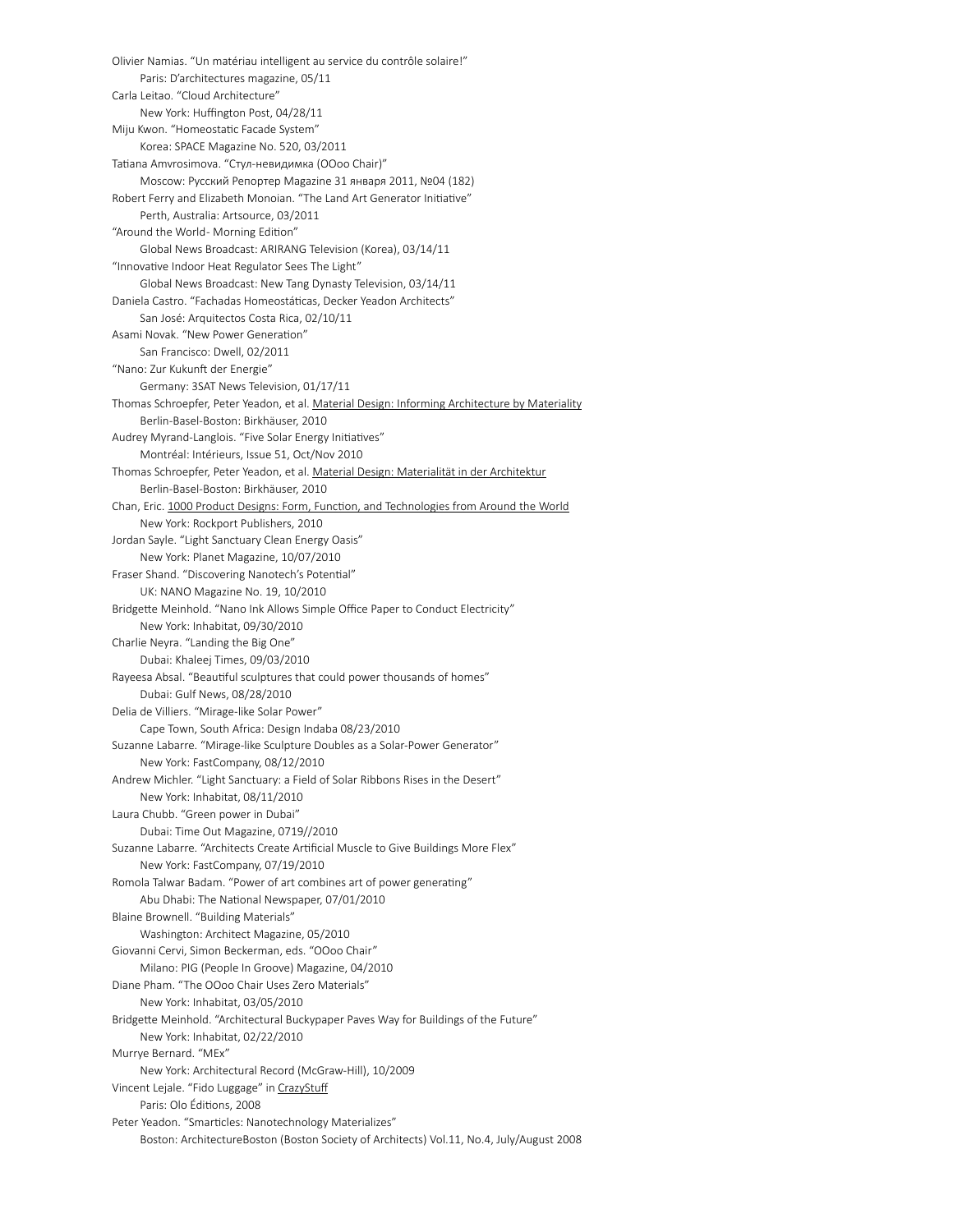Oliver Botar. Természet és technika Budapest: Vince Kiadó és a Janus Pannonius Múzeum, Pécs, 2007 Peter Yeadon. "Nanotechnology: Small but Mighty" Toronto: Canadian Architect Magazine, 11/2007 Xavier Cañadas. "Fido" Barcelona: OUT Magazine Vol.7, 09/2007-10/2007 Axel Ritter. Smart Materials in Architecture, Interior Architecture and Design Berlin-Basel-Boston: Birkhäuser, 2007 Axel Ritter. Smart Materials in Architektur, Innenarchitektur und Design Berlin-Basel-Boston: Birkhäuser, 2007 Maria Scalise. "Al check-in veloci e funzionali" Milano: La Repubblica, 07/2007 Sarah Gilbert. "High-Tech Luggage: James Bond Bags" New York: Forbes Traveler Magazine, 05/2007 Marco Polo. The Prix de Rome in Architecture: A Retrospective Toronto: Coach House Press, 2006 Peter Yeadon. "Yeadon: pequeño es grande | small is big" Madrid/Dublin: Archfarm Fascículos Aperiódicos de Arquitectura No.9, 11/2006 XV Pan-American Biennale Catalogue Ecuador: Quito BAQ, 2006 Lynn Adams Smith, ed. "Like a Telegraph Wire Transmitting Strange Secrets" Princeton: Town Topics Newspaper, 09/06/2006 "Pesi Leggeri" Milano: GQ Italia (Condé Nast), 08/2006 Scott Bicheno. "Suitcases for Lazy People" Hertford, UK: PC Magazine (Intent Media), 04/2006 Philip Beesley. Subtle Technologies: Responsive Architectures Toronto: Riverside Architectural Press, 2006 Agnieszka Markowska. "Fetysze: Wierna Walizka" Warsaw: Wiedza i Zycie Magazine, 03/2006 Samantha Moeller. "Fido" Brooklyn: Misbehave Magazine, 2006 Giovanna Sala. "Design" Milano: Digital Life Style Magazine, 04/2006 Christelle Dyon. "Valise Toutou" Belgium: Metro Magazine, 03/09/2006 Irina Barkhatova. "Teknovate" Moscow: Afisha Publishing House, 2006 Millie Champalbert. "Fido, au Pied!" Paris: Petit Futé Magazine, 05+06/2006 Paul Teixeira, ed. "Be Sharp: Volg koffer, volg!" Amsterdam: C-Sharp Business Magazine, 2006 Matt Katz, ed. "Trip Gear for Journeys Outside the Box: Fido Luggage" Santa Barbara: Broughton Quarterly, 06/2006 Oliver Botar. Technical Detours: The Early Moholy-Nagy Reconsidered New York: City University of New York, 2006 Hülya Ertas, ed. XXI Architecture Design Istanbul: XXI Architecture Design Magazine, 2005 Suha Özkan, Dogan Kuban, Baris Onay, eds. Cities: Grand Bazaar of ArchitectureS Istanbul: Union Internationale des Architectes, 2005 Julie Lasky, ed. "All Creatures New and Strange" New York: I.D. Magazine, 03/2005 Peter Yeadon. "Crosswatch" Toronto: Canadian Architect Magazine, 11/2004 Dan Bischoff. "Items in 'Outrageous Home' won't fade into the woodwork." New Jersey: The Sunday Star Ledger, 10/24/2004 Mark Clintberg. "Art of the City" Calgary: FFWD Weekly (Great West Newspaper Group), 09/2004 Kelly Crossman, ed. Architecture and Ideas = Architecture et Idées Ottawa: School for Studies in Art and Culture, Carleton University, 2004 Ole Bouman, ed. "Alive" Amsterdam: Archis Magazine No.3, 06/2004 Richard Fitzgerald, ed. Architecture Awards Issue Boston: Boston Society of Architects, 01/2004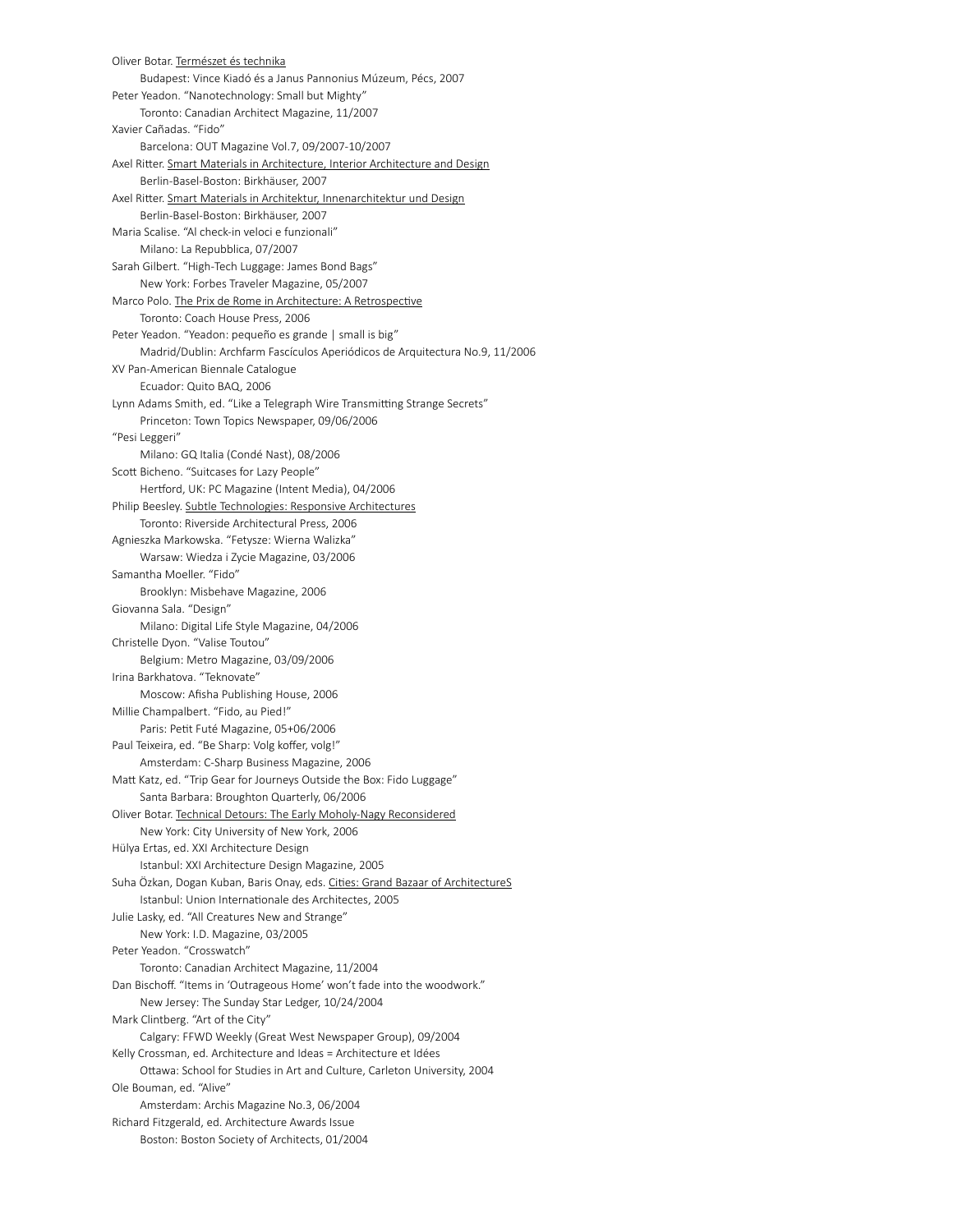Anna Corpron. Works. Ithaca: Cornell University Department of Architecture, 2003 Stephanie White, ed. "Weight" Calgary: On|Site Review Magazine No.10, 12/2003 Jeffrey Stein. "Building Consensus" Boston: Banker & Tradesman Magazine, 11/03/2003 Lawrence Eisler. Building | Art. Calgary: Calgary Institute of Modern Art & University of Calgary Press, 2003 Julie Lasky, ed. I.D. Annual Design Awards Issue New York: I.D. Magazine, 08/2003 Peter Yeadon. "Bau Wow : UIA Berlin World Congress on Architecture" Toronto: Canadian Architect Magazine, 10/2002 Peter Yeadon. "Stylus" Toronto: Canadian Architect Magazine, 02/2002 Craig Pearson.  "Architecture tells a story" Windsor: The Windsor Star Newspaper, 09/10/2001 Kate Sennert, ed. "Exurbia" New York: THEBLOWUP 03, 04/2001 Gary Michael Dault. "Situationist City" Toronto: Canadian Architect Magazine, 11/2000 Peter Yeadon. "LAME : The Blob Biennale" Toronto: Canadian Architect Magazine, 08/2000 Peter Yeadon. "Rome, with a View" Toronto: Canadian Architect Magazine, 05/2000

### SELECTED EXHIBITIONS

2000-2020 Hungarians in the Bauhaus Theatre MFAT and Hungarian Foreign Missions and Hungarian Cultural Institutes in Baku, Belgrade, Berlin, Bratislava, Bucharest, Istanbul, Ljubljana, London, New York, Nicosia, and Singapore, 2019-2020 RISD Faculty Biennale Providence: Rhode Island School of Design 2018 LAGI Glasgow | Wind Forest Houston: Museum of Natural Science 11/20/2017 LAGI Glasgow | Wind Forest Glasgow: The Lighthouse Gallery 06/09/2016- 07/29/2016 Green Revolution- LAGI: The future of energy is here Lancaster: Lancaster Museum of Art and History (MOAH) 02/13/2016- 03/17/2016 Tangible Thinking Providence: The VETS Gallery & RISD Waterman Gallery 09/18/2015- 01/16/2016 RISD Faculty Biennale Providence: Rhode Island School of Design 2015 Sensing the Future: Media and the Arts Berlin, Germany: Bauhaus Archiv – Museum für Gestaltung 10/08/2014- 01/12/2015 Letters to the Mayor New York: Storefront for Art and Architecture 04/30/2014- 05/24/2014 Sensing the Future: Moholy-Nagy, Media and the Arts Winnipeg, Canada: Plug In Institute of Contemporary Art 03/08/2014- 06/01/2014 Anything Goes! Die neue Lust am Material in der Architektur Gelsenkirchen, Germany: Museum für Architektur und Ingenieurkunst 11/07/2013- 12/15/2013 The Future of Energy Looks Good Dubai, UAE: TheJamJar Gallery 01/14/2013- 02/22/2013 3rd International Art & Science Exhibition Beijing, China: Tsinghua University and the China Science & Technology Museum 2012 New Faculty Works Ithaca: Cornell University Department of Architecture 2011 GLOBAL Design New York: New York University 2011 Recent Works (solo exhibition) Atlanta: Southern Polytechnic State University Architecture Gallery 2011 RISD Faculty Biennale Providence: Rhode Island School of Design 2011 Input\_Output: Adaptive Materials and Mediated Environments Philadelphia: Tyler School of Art, Temple University 2010 Green RISD 2010: Nature, Culture, Innovation Providence: Rhode Island School of Design 2010 Architecture Live! (solo exhibition) Los Angeles: SUPERFRONT LA 2009